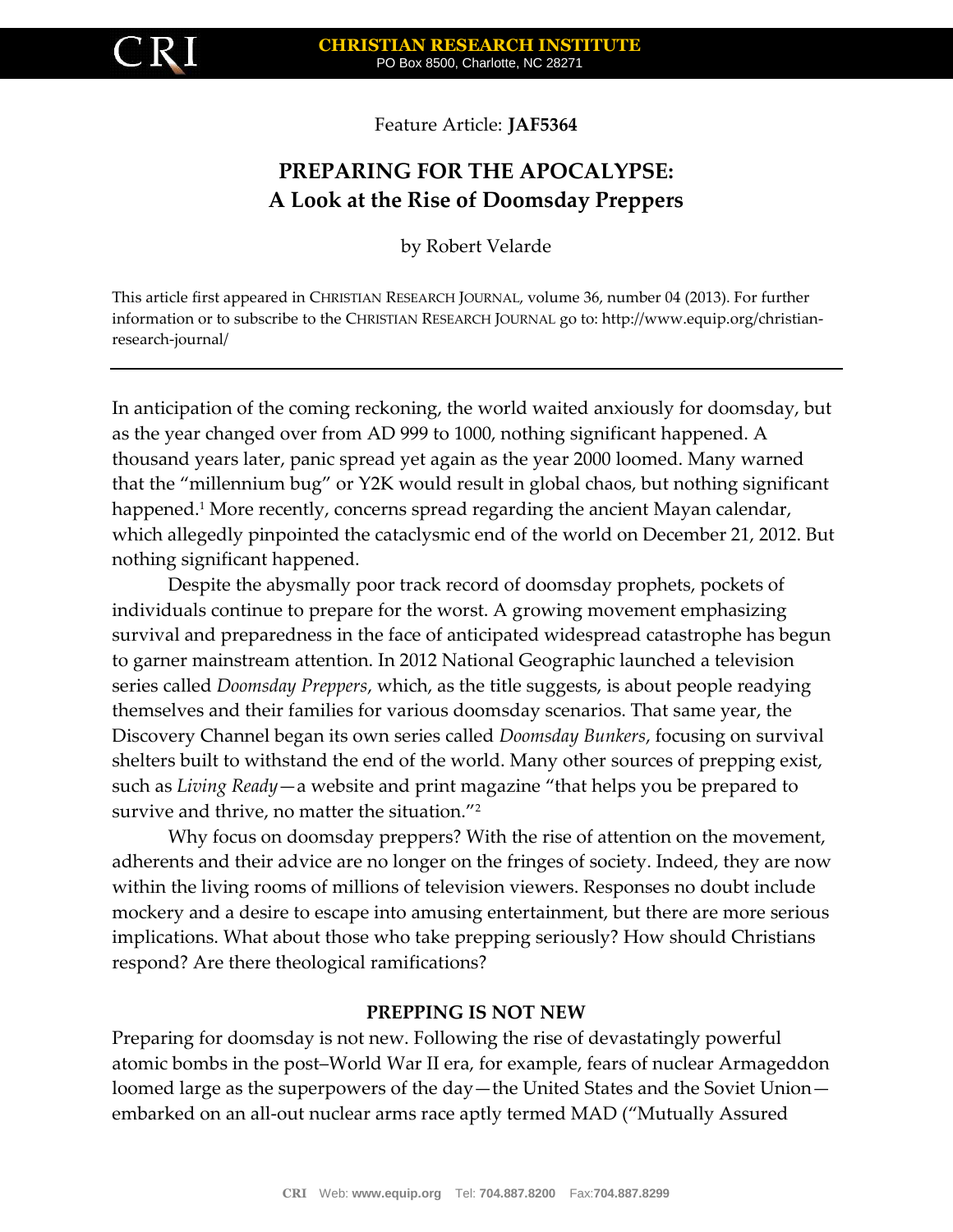Destruction"). Some Americans responded to the communist nuclear threat by building bomb shelters and stockpiling them with food and firearms.

Some cults and new religions, too, were prepared for catastrophe. Two examples include the Church Universal and Triumphant (CUT) and the Church of Jesus Christ of Latter- day Saints. The former, led by the late Elizabeth Claire Prophet, emphasized occult contact with "ascended masters" who warned of a coming apocalypse. In response, the CUT faithful stockpiled supplies, including weapons, in bunkers in Montana. Most Mormons are also called to be, in a sense, preppers, as they are admonished to keep on hand a supply of food and water "so that, should adversity come, we may care for ourselves and our neighbors."<sup>3</sup> Consequently, even the official LDS website includes information about food storage.<sup>4</sup>

#### **WHAT IS A PREPPER?**

What, exactly, is a "prepper"? The word obviously is derived from *preparation* and its variations such as *preparedness* and *prepare*. Preppers, then, are ready or are in the process of making themselves ready (preparing). Typically preppers are readying themselves for severe times, whether they are the result of a natural disaster or humaninduced strife. The more extreme preppers (who tend to garner media attention), for instance, are often preparing for catastrophes of world- changing proportions. This may include tremendous disasters such as the eruption of a super volcano, a catastrophecausing shift in the earth's magnetic poles, electromagnetic pulses (EMPs) that will disable all electronics, widespread economic collapse and subsequent civil unrest, a devastating earthquake, and more.

But preppers need not all fit within the "extreme" camp. Some are moved by recent events such as Hurricane Sandy or the real possibility of natural disasters where they live such as tornadoes, blizzards, flooding, or even concerns regarding domestic terrorism. Not all preppers, then, are readying for doomsday per se, but they are nevertheless preppers in the sense that they are actively preparing to survive some kind of disaster. Preparations usually involve, at minimum, storing food and water, supplies, and, in some cases, having firearms and ammunition on hand or access to a second secure location. In extreme cases preppers may pour significant dollar amounts into their preparations.

#### **PRUDENT PREPPING**

A modicum of preparation is, frankly, prudent. The city of Los Angeles recently urged citizens to have enough supplies on hand to survive for two weeks in the event of a severe disaster such as a massive earthquake,<sup>5</sup> while the Federal Emergency Management Agency (FEMA) also provides recommendations on preparedness.<sup>6</sup> Imagine being without electrical power, access to a regular water supply, or being cut off from grocery stores. Such scenarios do occur, especially in areas prone to powerful storms and other natural disasters. Doomsday preppers, however, take matters further, often anticipating far more escalated levels of disaster requiring more extensive preparations.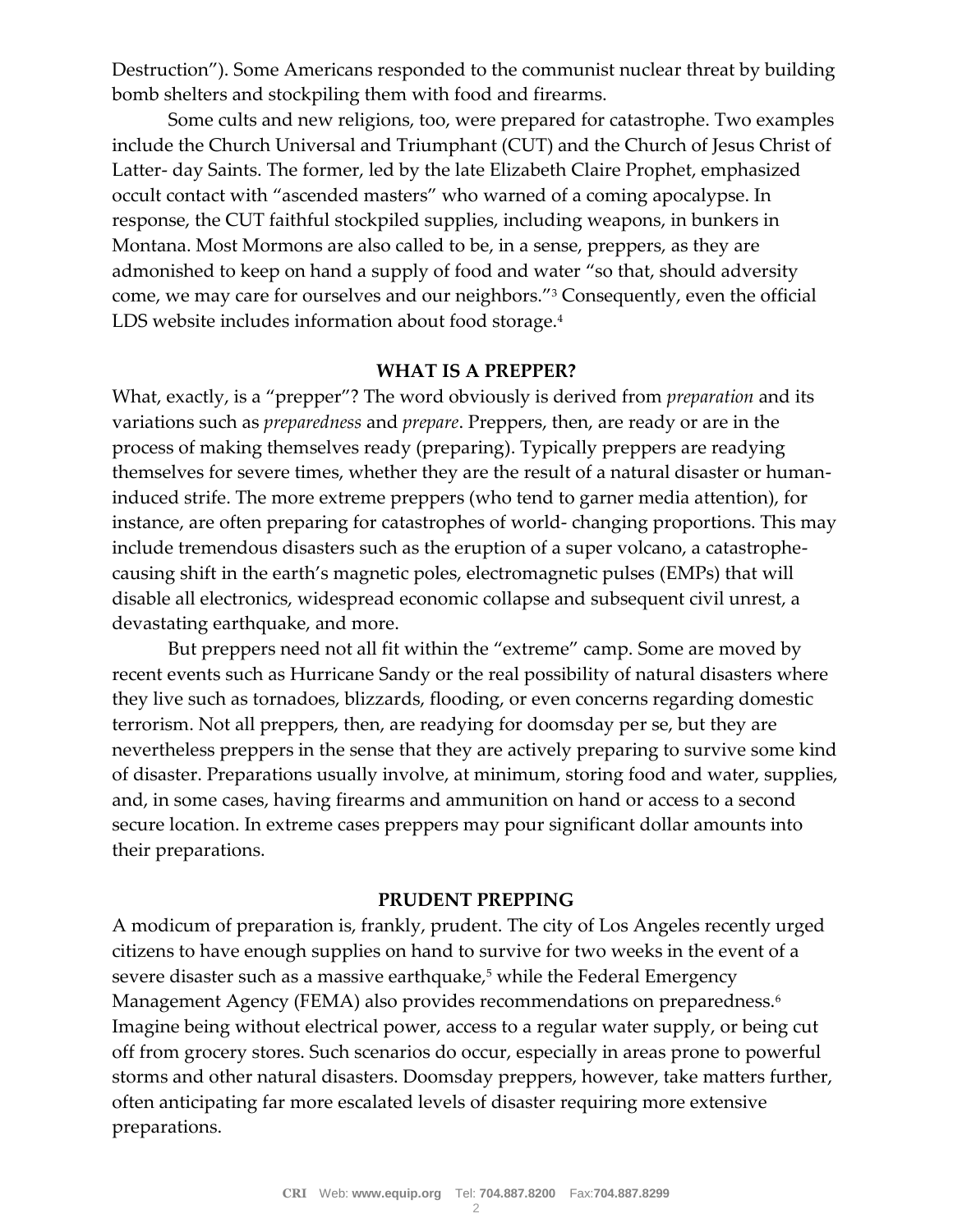While space doesn't allow an exploration and assessment of every popular doomsday scenario envisioned by such preppers, most of the situations are highly unlikely. This is not to say that they are all impossible, but given what we know about disasters, far more likely situations involve such things as natural disasters that may, for a time, cut people off from ordinary sources of food, water, and medical assistance.

Prepper literature presents a dizzying variety of viewpoints, from the extremist to the more sensible. In *The Disaster Preparedness Handbook*, Arthur Bradley provides some common sense advice: "My motto is 'prepare for what makes sense.' It is highly unlikely the world will end tomorrow. Even if it does, it is equally unlikely that anything you do today will ensure your survival through the cataclysm. Better to be prepared for the challenges you might actually face—harsh weather, power outages, loss of income, being stranded on the road, and so on." <sup>7</sup> With that in mind, Bradley, nevertheless, cautions that "the world is not as safe as we would like to believe. It is a chaotic system with limitless inputs and outcomes. *Anything can happen*."<sup>8</sup>

#### **PREPPING AND GOD'S PROVIDENCE**

Theologically, Christians are not called to fear, but to boldness. When it comes to questions of disaster, even on the level of doomsday events, we are to rely on God's providential guiding of history, secure in the knowledge that His sovereign, omniscient, and omnipotent power is guiding events purposefully and meaningfully. In this sense we do not live in a "chaotic system," though it may seem so to us at times, since we do not have access to the big picture. It is God, however, who sustains us on a moment-bymoment basis. Every one of us is dependent on Him for every moment of life. God does not call us to panic, but neither does he call us to be oblivious and completely unprepared. We must, though, avoid obsessing over preparedness, being motivated by fear, or even placing an unhealthy emphasis on survival in this world when, in reality, this world is not our home and we are exhorted to "keep seeking the things above, where Christ is, seated at the right hand of God. Set your mind on the things above, not on the things that are on earth. For you have died and your life is hidden with Christ in God" (Col. 3:3–4).

Nevertheless, Christian communities continue to see the rise of doomsday prophets. A thorough evaluation of the various end-times eschatologies found within Christianity is beyond the scope of this article, yet we must remain diligent when it comes to interpreting the Bible when it comes to questions about the end times. To paraphrase what Walter Martin once said in response to questions about different Christian views of the end times, "We have a great enough God to take us up or to take us through."

### **HOW SHOULD WE RESPOND?**

C. S. Lewis offered some helpful insights and advice regarding the inevitable end of the world: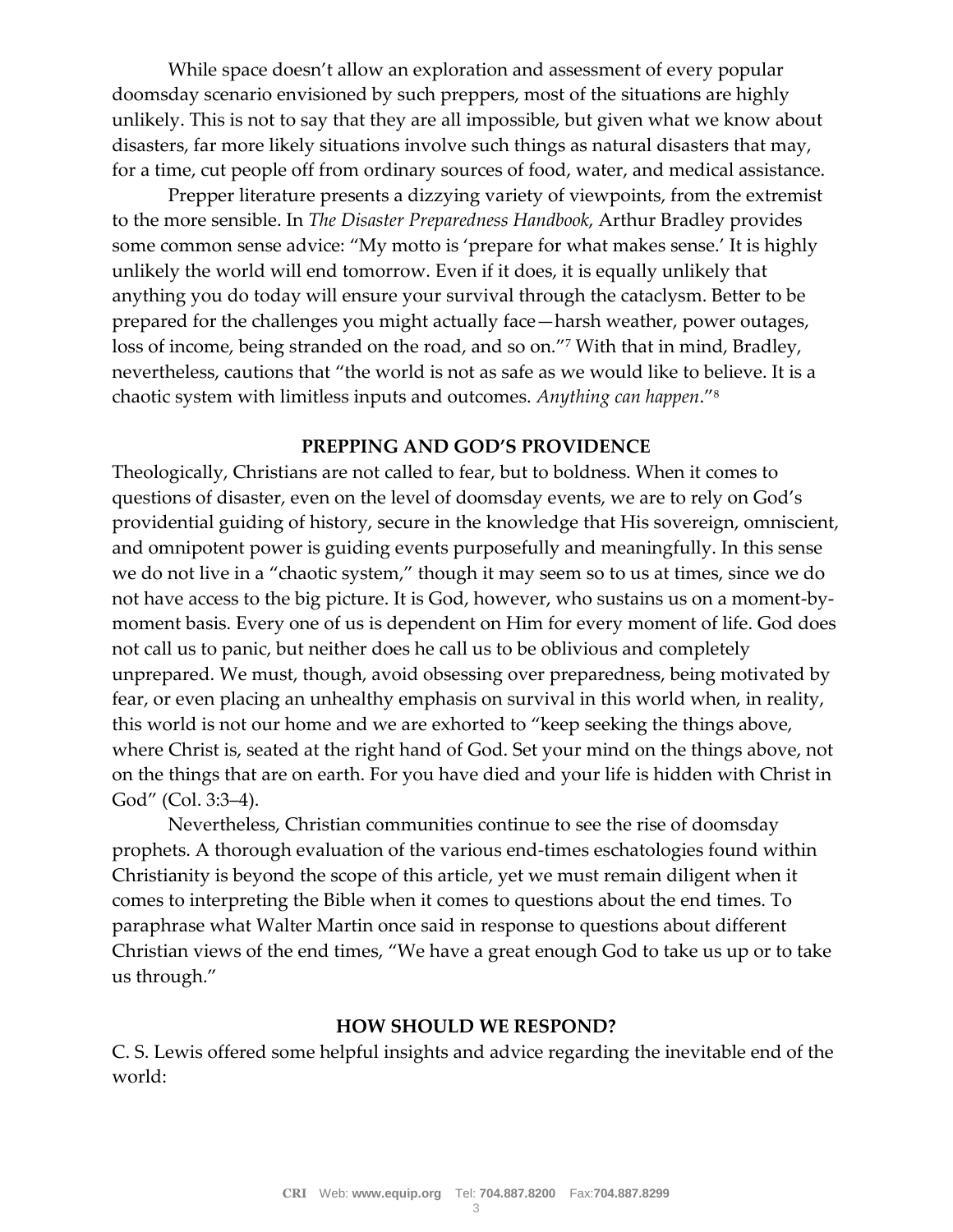*The curtain may be rung down at any moment: say, before you have finished reading this paragraph. This seems to some people intolerably frustrating. So many things would be interrupted. Perhaps you were going to get married next month, perhaps you were going to get a raise next week; you may be on the verge of a great scientific discovery; you may be maturing great social and political reforms. Surely no good and wise God would be so very unreasonable as to cut all this short? Not now, of all moments! But we think thus because we keep on assuming that we know the play. We do not know the play. We do not even know whether we are in Act I or Act V.... We are led to expect that the Author will have something to say to each of us on the part that each of us has played. The playing it well is what matters infinitely.*<sup>9</sup>

In other words, regardless of when the end comes, we are to live our lives soberly, doing the best we can for the glory of God and the furtherance of His kingdom, "labouring in their vocations, whether they were merely going out to feed the pigs or laying good plans to deliver humanity a hundred years hence from some great evil."<sup>10</sup>

## **Practice Peace after Preparing**

In his essay, "On Living in an Atomic Age," Lewis offers additional insights, this time focusing on the fears of atomic devastation felt in his own day:

*It is perfectly ridiculous to go about whimpering and drawing long faces because the scientists have added one more chance of painful and premature death to a world which already bristled with such chances and in which death itself was not a chance at all, but a certainty...the first action to be taken is to pull ourselves together. If we are all going to be destroyed by an atomic bomb, let that bomb when it comes find us doing sensible and human things—praying, working, teaching, reading, listening to music, bathing the children, playing tennis, chatting to our friends over a pint and a game of darts—not huddled like frightened sheep and thinking about bombs. They may break our bodies (a microbe can do that) but they need not dominate our minds.*<sup>11</sup>

Several practical insights are found in this latter piece of advice. First, death is a certainty. This does not mean we should seek death or avoid prolonging life, such as when facing a severe illness or even an impending disaster. But we must come to terms with the reality of death. No matter what the lengths of prepping we may take are, one day we will pass from this life. Second, Lewis calls us to "pull ourselves together." In other words, don't panic. We need not run around like the proverbial Chicken Little, frantically concerned that the sky is falling. The sovereign God of the universe is providentially guiding history to an ultimate culmination. In short, we are in good hands. Third, regardless of our personal circumstances or the greater circumstances of a world in turmoil, we are to live our lives as God has called us to live them. This perspective should move us to live sensibly, using our gifts and talents in this world. We must move from being spectators and mere consumers to the realization that we are called to contribute and create. Finally, God has not called us to cower in fear before the challenges of this world or to allow situations beyond our control to "dominate our